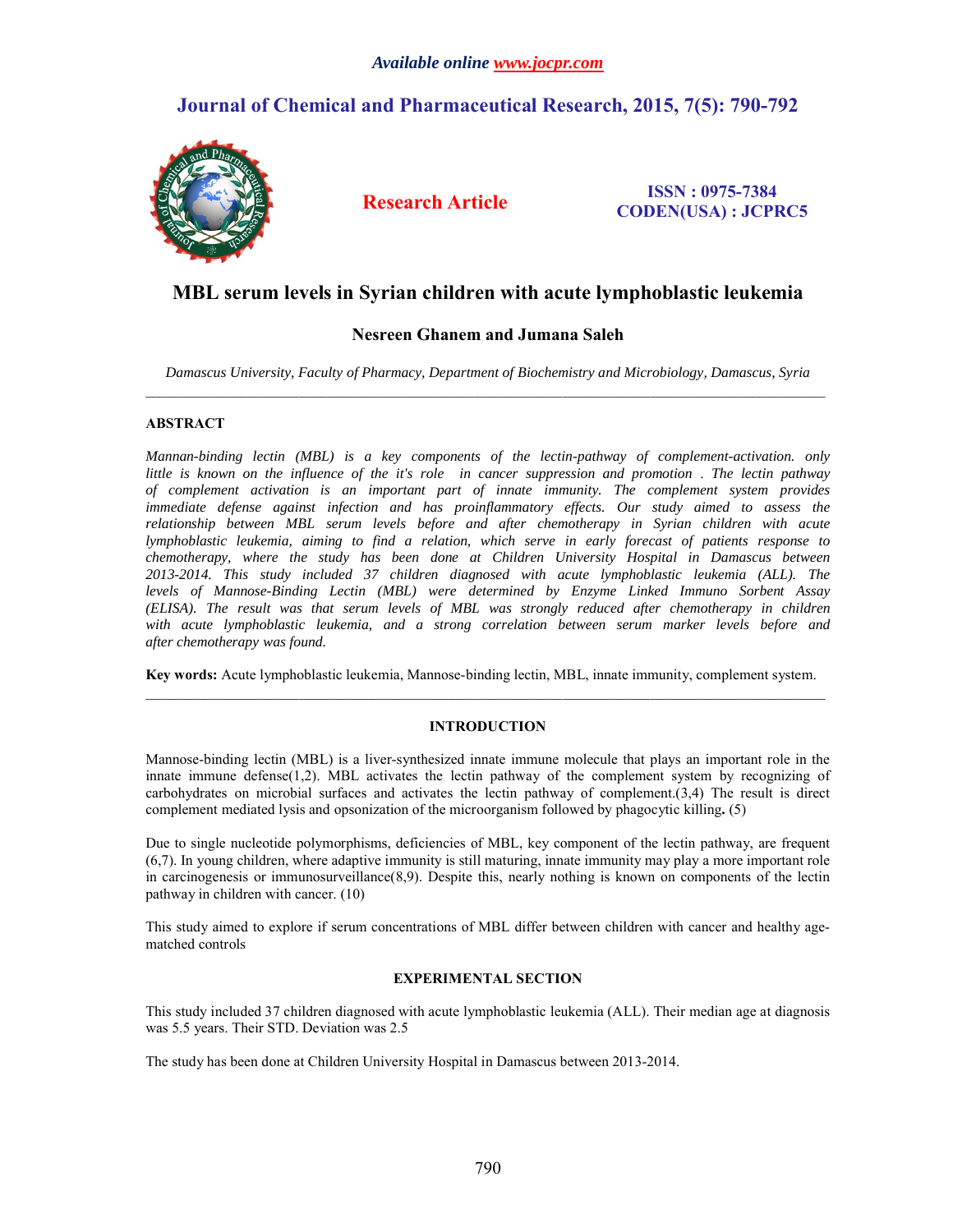Before the start of chemotherapy a blood sample was taken . and after chemotherapy in the day 35 another blood sample was taken again .blood from those two samples was then centrifuged for 10 min at 3000 g, the resulting serum immediately frozen in sterile tubes at 801C.

*\_\_\_\_\_\_\_\_\_\_\_\_\_\_\_\_\_\_\_\_\_\_\_\_\_\_\_\_\_\_\_\_\_\_\_\_\_\_\_\_\_\_\_\_\_\_\_\_\_\_\_\_\_\_\_\_\_\_\_\_\_\_\_\_\_\_\_\_\_\_\_\_\_\_\_\_\_\_*

MBL serum concentration was measured in serum taken at time of ALL diagnosis using a commercially available enzyme-linked immunosorbent assay kit according to the manufacturer's instructions.

#### **Statistical Analysis**

The statistical analysis was done by using the program SSPS(version 21, IBM SSPS).

The concentration of MBL levels was made by using Mean± STD. Deviation.

Spearman's rho test was used to compare MBL serum concentrations before and after chemotherapy.

Mann-Whitney U test was used to compare between mean concentrations and to know if the difference between the two groups was significant or it was a result of coincidence .

*P*-values <0.05 were considered significant.

## **RESULTS**

The table 1 shows the comparison between MBL serum concentrations before and after chemotherapy in children with acute lymphcytic leukemia in this study.

We evaluate MBL serum concentrations in 37 children with acute lymphcytic leukemia their age between 1-14 years (Their median age at diagnosis was 5.5 years and their Std. Deviation was 2.5).

The result was : mean MBL serum concentrations at the time of diagnosis and before starting chemotherapy was **2209.75 ± 1298.5** ng/mL.

But after chemotherapy (day 35) mean MBL serum concentrations was **600.78 ± 289.96** ng/mL.

P value was considered significant P<0.0001.

**Table (1): MBL serum concentrations before and after chemotherapy**

| MBL leaves $(ng/ml)$ | Mean $\pm$ Std. Deviation |    | Minimum | Maximum |
|----------------------|---------------------------|----|---------|---------|
| Before chemotherapy  | $2209.75 \pm 1298.5$      | 37 |         | 4200    |
| after chemotherapy   | $600.78 \pm 289.96$       | 37 | 87      | 988     |

We found also a strong correlation between MBL serum concentrations before and after chemo therapy, we used Spearman's rho test and  $r = 0.943$ .